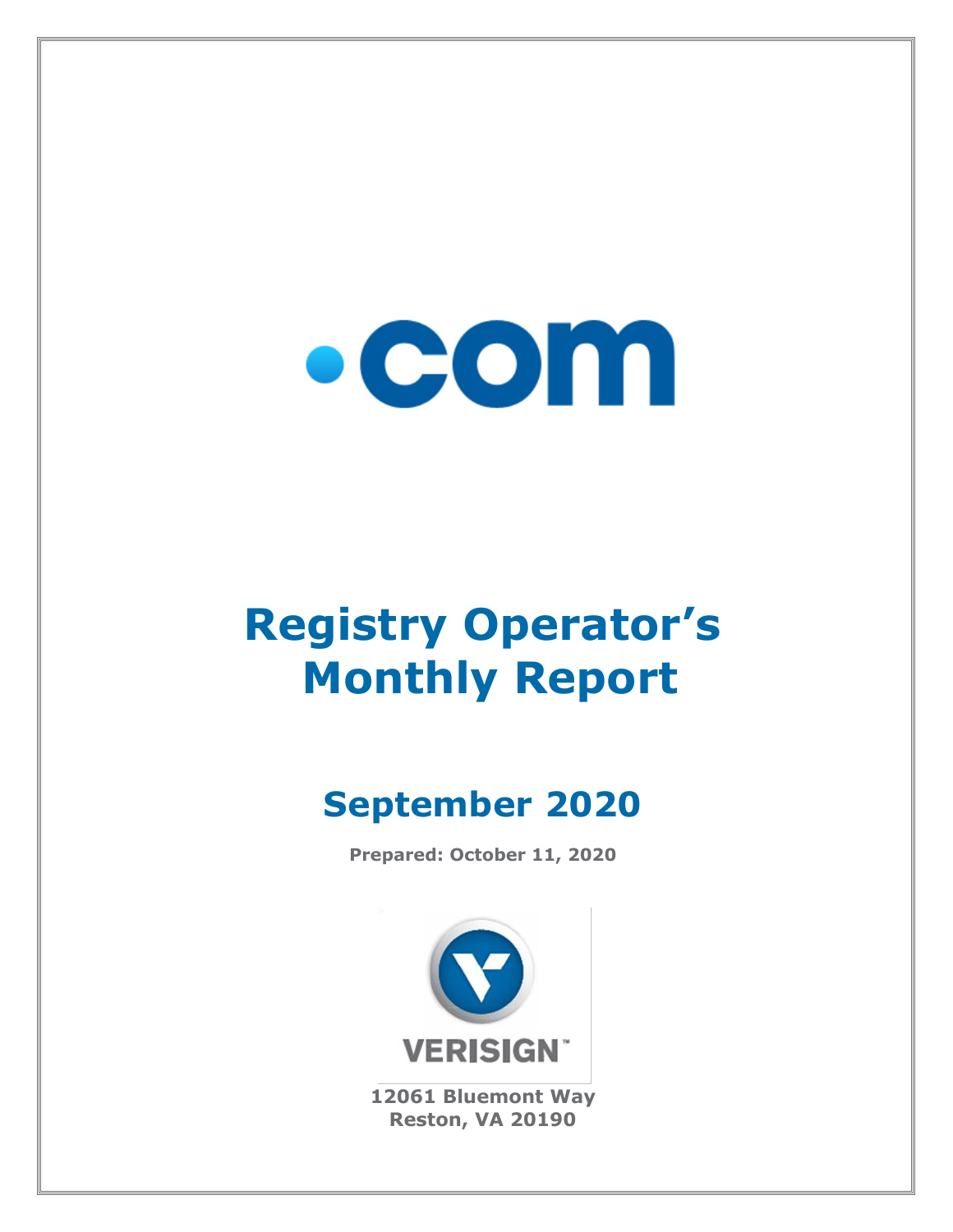As required by the.com Registry Agreement (Section 3.1(c)(iv)), this report provides an overview of Verisign Registry activity through the end of the reporting month. The information is primarily presented in table and chart format with text explanations as deemed necessary. **The information is provided to satisfy requirements listed in Appendix 4A of the .com Registry Agreement.** In accordance with Appendix 4A, "ICANN will use reasonable commercial efforts to preserve the confidentiality of the information reported until three (3) months after the end of the month to which the reports relate."

Information is organized as follows:

- [1. Service Level Agreement Performance Report \(Appendix 4A, Item 1\)](#page-2-0) ...............3
- [2. Per-Registrar Transactions Report \(Appendix 4A,](#page-3-0) Item 2) ...............................4
- [3. Registry Functions Activity Report \(Appendix 4A, Item 3\)](#page-7-0) ...............................8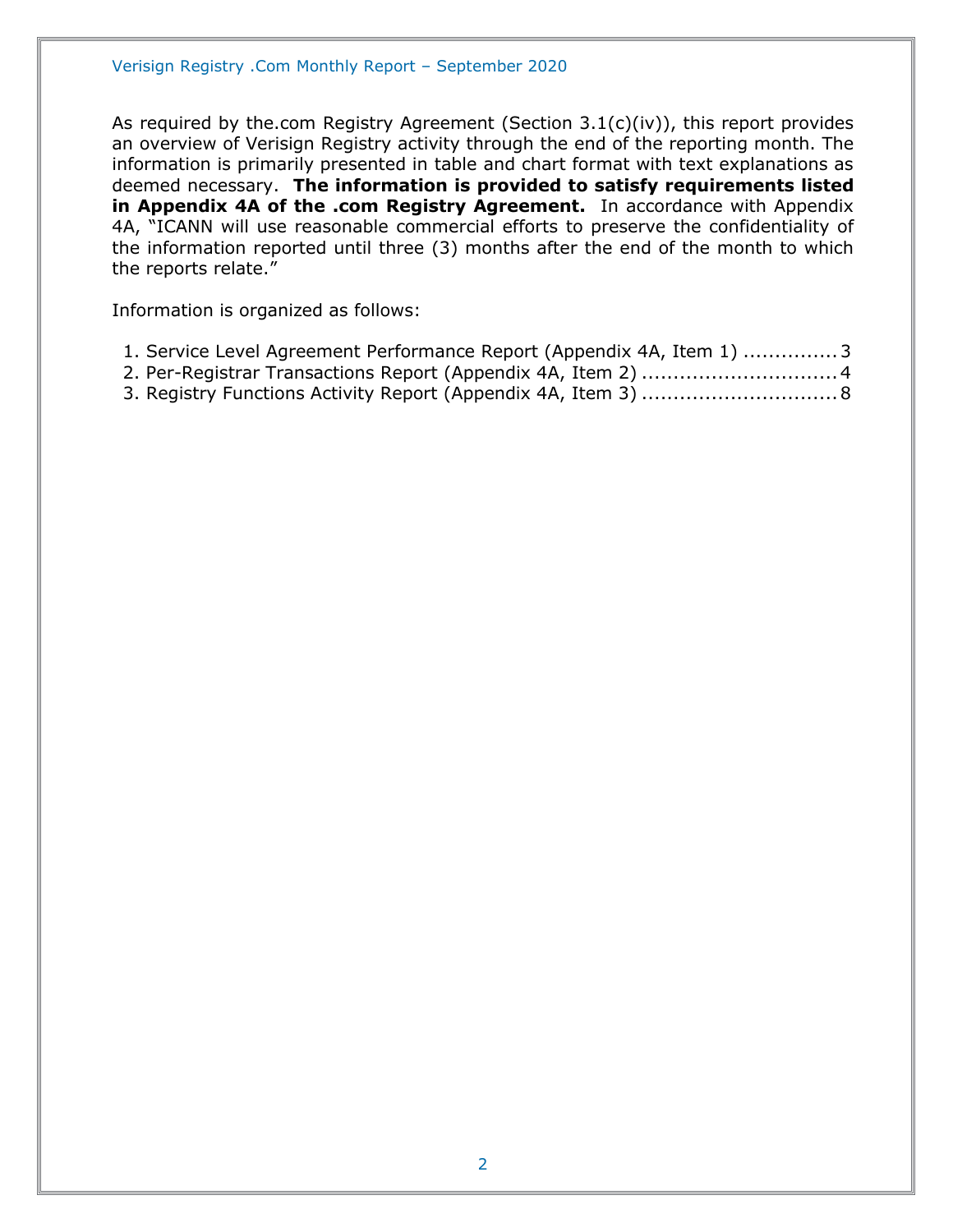### <span id="page-2-0"></span>**1. Service Level Agreement Performance Report (Appendix 4A, Item 1)**

**Table 1** compares Service Level Agreement (SLA) Requirements with actual performance measures for the reporting month. In accordance with Section 3.1(d)(ii) of the .com Registry Agreement, the performance specifications for the operation of the .com TLD are set forth in in Appendix 7 of the .com Registry Agreement.

| <b>Metric</b>                     | .com SLA Requirement                       | <b>Actual Performance</b>                                  |
|-----------------------------------|--------------------------------------------|------------------------------------------------------------|
|                                   | <b>Service Availability</b>                |                                                            |
|                                   |                                            | 100% - (0 minutes                                          |
|                                   | 99.99% Year                                | Unplanned Downtime YTD)                                    |
| <b>SRS</b>                        | 30 Minutes/Month (Unplanned)               | 0 minutes (Unplanned)                                      |
| <b>DNS Name Server</b>            | 100% / Month                               | 100%                                                       |
| Whois                             | 100% / Month                               | 100%                                                       |
|                                   | <b>Planned Outage Duration</b>             |                                                            |
| SRS - Regular                     | 45 Minutes / Month                         | 0 hours 17 minutes                                         |
| SRS - Extended                    | 4 Hours (240 Minutes)<br>/ 1 Per Year      | 0 hours 00 minutes - Last<br>Outage Taken December<br>2019 |
| <b>SRS</b> - Extended             | 8 Hours (480 Minutes)<br>/ 1 Every 3 Years | 0 minutes - None Taken<br>Since June 2005                  |
| <b>DNS Name Server</b>            | Not Allowed                                | 0 minutes                                                  |
| Whois                             | Not Allowed                                | 0 minutes                                                  |
| <b>Planned Outage Timeframe</b>   |                                            |                                                            |
|                                   |                                            | 0100 - 0117 UTC Sunday                                     |
| <b>SRS</b>                        | 0100 - 0900 UTC Sunday                     | 09/20/2020                                                 |
| <b>DNS Name Server</b>            | <b>Not Allowed</b>                         | Not Applicable                                             |
| Whois                             | Not Allowed                                | Not Applicable                                             |
|                                   | <b>Planned Outage Notification</b>         |                                                            |
|                                   | 30 Days General Maintenance                | 08/20/2020                                                 |
| <b>SRS</b>                        | 90 Days Updates and<br>Upgrades            | Not Applicable                                             |
| <b>DNS Name Server</b>            | Not Allowed                                | Not Applicable                                             |
| Whois                             | Not Allowed                                | Not Applicable                                             |
|                                   | <b>Processing Time</b>                     |                                                            |
| <b>Check Domain</b>               |                                            |                                                            |
| Average                           | 25 milliseconds for 95%                    | 0.55 milliseconds                                          |
| Add / Create Domain<br>Average    | 50 milliseconds for 95%                    | 0.75 milliseconds                                          |
| Delete Domain                     |                                            |                                                            |
| Average                           | 100 milliseconds for 95%                   | 14.51 milliseconds                                         |
| Modify / Update<br>Domain Average | 100 milliseconds for 95%                   | 12.45 milliseconds                                         |
| <b>Whois Query</b>                | 5 milliseconds for 95%                     | 0.98 milliseconds                                          |

## **Table 1 – .com Service Level Agreement Performance**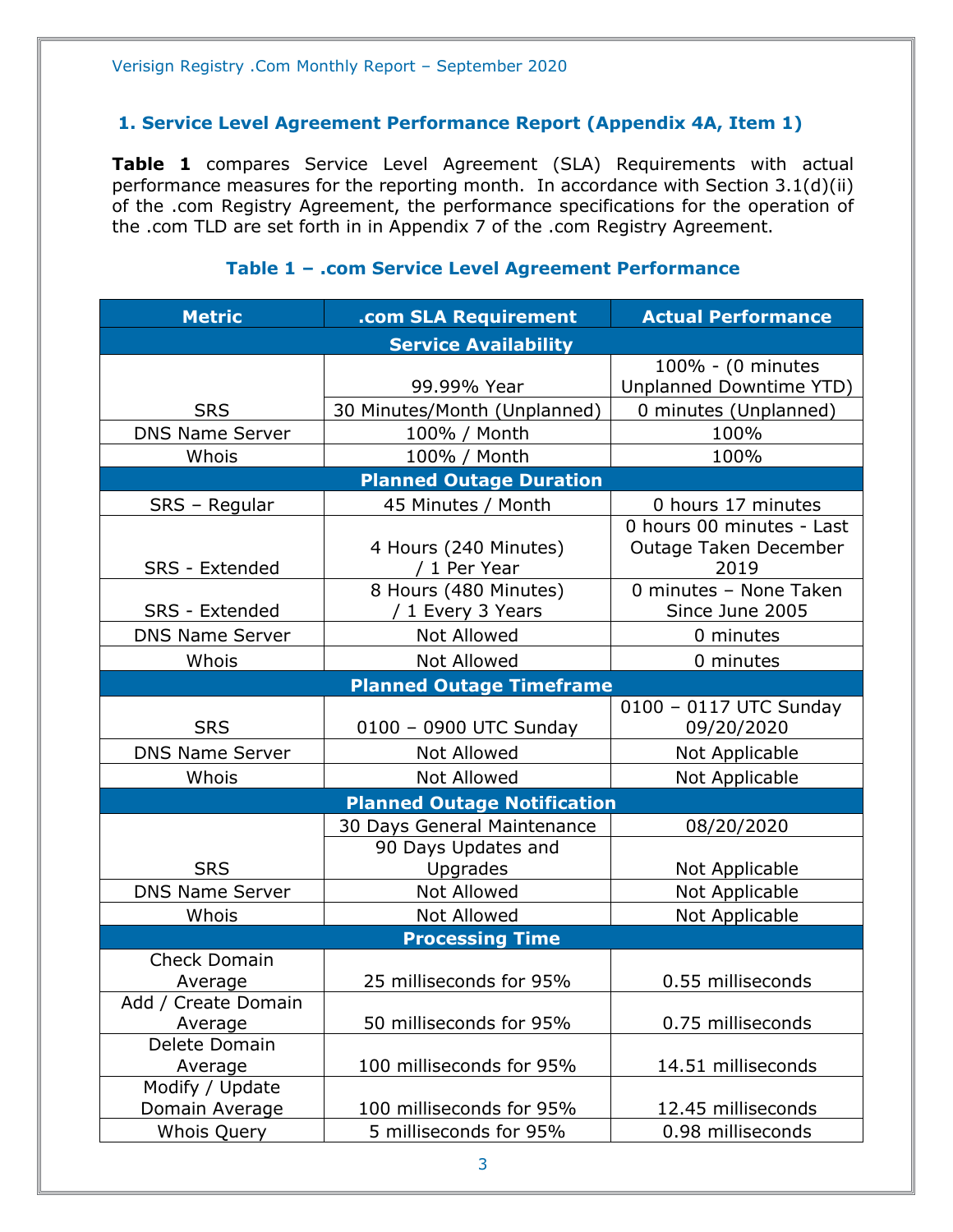| <b>Metric</b>           | .com SLA Requirement     | <b>Actual Performance</b> |
|-------------------------|--------------------------|---------------------------|
| <b>DNS Name Server</b>  |                          |                           |
| Resolution              | 100 milliseconds for 95% | 1.01 milliseconds         |
| <b>Update Frequency</b> |                          |                           |
| <b>DNS Name Server</b>  | 3 Minutes for 95%        | 16.51 seconds             |
| Whois                   | 3 Minutes for 95%        | 16.48 seconds             |

# <span id="page-3-0"></span>**2. Per-Registrar Transactions Report (Appendix 4A, Item 2)**

The table below defines the fields that are included in the .COM Per-Registrar Transactions Report, which is provided in accordance with Appendix 4A.

| Field # | <b>Field Name</b> | <b>Description</b>                                                                                                                                                                                                                                                                                                            |
|---------|-------------------|-------------------------------------------------------------------------------------------------------------------------------------------------------------------------------------------------------------------------------------------------------------------------------------------------------------------------------|
| 01      | registrar-name    | Registrar's full corporate name as registered with<br><b>IANA</b>                                                                                                                                                                                                                                                             |
| 02      | iana-id           | For cases where the registry operator acts as<br>registrar (i.e., without the use of an ICANN<br>accredited registrar) either 9998 or 9999 should<br>be used depending on registration type, otherwise<br>the sponsoring Registrar IANA id should be used<br>as specified in<br>http://www.iana.org/assignments/registrar-ids |
| 03      | total-domains     | total domains under sponsorship in any EPP<br>status but pendingCreate that have not been<br>purged                                                                                                                                                                                                                           |
| 04      | total-nameservers | total name servers (either host objects or name<br>server hosts as domain name attributes)<br>associated with domain names registered for the<br>TLD in any EPP status but pendingCreate that<br>have not been purged                                                                                                         |
| 05      | net-adds-1-yr     | number of domains successfully registered (i.e.,<br>not in EPP pendingCreate status) with an initial<br>term of one (1) year (and not deleted within the<br>add grace period). A transaction must be<br>reported in the month the add grace period ends.                                                                      |
| 06      | net-adds-2-yr     | number of domains successfully registered (i.e.,<br>not in EPP pendingCreate status) with an initial<br>term of two (2) years (and not deleted within the<br>add grace period). A transaction must be<br>reported in the month the add grace period ends.                                                                     |
| 07      | net-adds-3-yr     | number of domains successfully registered (i.e.,<br>not in EPP pendingCreate status) with an initial<br>term of three (3) years (and not deleted within<br>the add grace period). A transaction must be<br>reported in the month the add grace period ends.                                                                   |
| 08      | net-adds-4-yr     | number of domains successfully registered (i.e.,<br>not in EPP pendingCreate status) with an initial                                                                                                                                                                                                                          |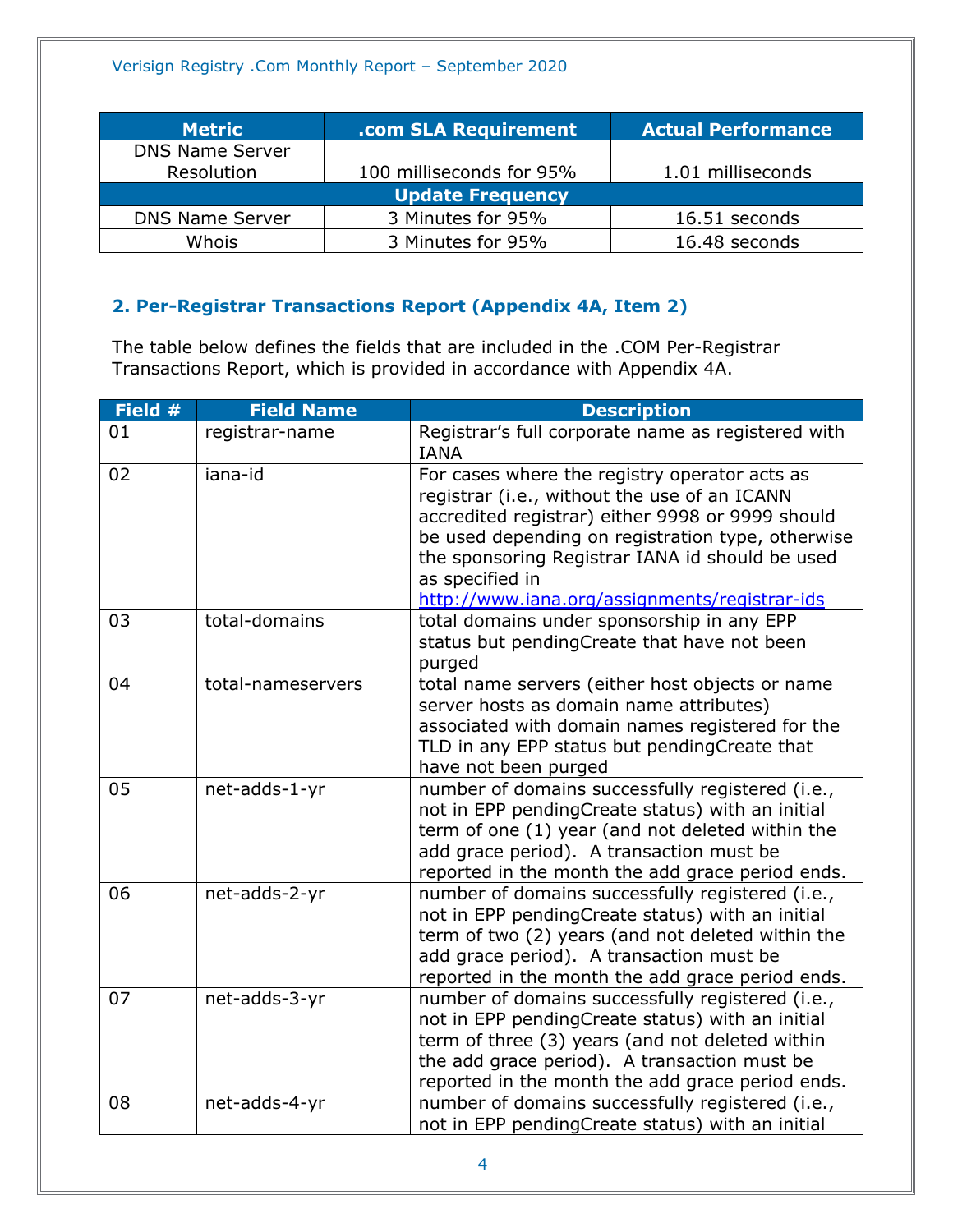| Field $#$ | <b>Field Name</b> | <b>Description</b>                                                        |
|-----------|-------------------|---------------------------------------------------------------------------|
|           |                   | term of four (4) years (and not deleted within the                        |
|           |                   | add grace period). A transaction must be                                  |
|           |                   | reported in the month the add grace period ends.                          |
| 09        | net-adds-5-yr     | number of domains successfully registered (i.e.,                          |
|           |                   | not in EPP pendingCreate status) with an initial                          |
|           |                   | term of five (5) years (and not deleted within the                        |
|           |                   | add grace period). A transaction must be                                  |
|           |                   | reported in the month the add grace period ends.                          |
| 10        | net-adds-6-yr     | number of domains successfully registered (i.e.,                          |
|           |                   | not in EPP pendingCreate status) with an initial                          |
|           |                   | term of six (6) years (and not deleted within the                         |
|           |                   | add grace period). A transaction must be                                  |
|           |                   | reported in the month the add grace period ends.                          |
| 11        | net-adds-7-yr     | number of domains successfully registered (i.e.,                          |
|           |                   | not in EPP pendingCreate status) with an initial                          |
|           |                   | term of seven (7) years (and not deleted within                           |
|           |                   | the add grace period). A transaction must be                              |
|           |                   | reported in the month the add grace period ends.                          |
| 12        | net-adds-8-yr     | number of domains successfully registered (i.e.,                          |
|           |                   | not in EPP pendingCreate status) with an initial                          |
|           |                   | term of eight (8) years (and not deleted within                           |
|           |                   | the add grace period). A transaction must be                              |
|           |                   | reported in the month the add grace period ends.                          |
| 13        | net-adds-9-yr     | number of domains successfully registered (i.e.,                          |
|           |                   | not in EPP pendingCreate status) with an initial                          |
|           |                   | term of nine (9) years (and not deleted within the                        |
|           |                   | add grace period). A transaction must be                                  |
|           |                   | reported in the month the add grace period ends.                          |
| 14        | net-adds-10-yr    | number of domains successfully registered (i.e.,                          |
|           |                   | not in EPP pendingCreate status) with an initial                          |
|           |                   | term of ten (10) years (and not deleted within the                        |
|           |                   | add grace period). A transaction must be                                  |
|           |                   | reported in the month the add grace period ends.                          |
| 15        | net-renews-1-yr   | number of domains successfully renewed (i.e.,                             |
|           |                   | not in EPP pendingRenew status) either                                    |
|           |                   | automatically or by command with a new renewal                            |
|           |                   | period of one (1) year (and not deleted within the                        |
|           |                   | renew or auto-renew grace period). A transaction                          |
|           |                   | must be reported in the month the renew or auto-                          |
| 16        | net-renews-2-yr   | renew grace period ends.<br>number of domains successfully renewed (i.e., |
|           |                   | not in EPP pendingRenew status) either                                    |
|           |                   | automatically or by command with a renewal                                |
|           |                   | period of two (2) years (and not deleted within                           |
|           |                   | the renew or auto-renew grace period). A                                  |
|           |                   | transaction must be reported in the month the                             |
|           |                   | renew or auto-renew grace period ends.                                    |
|           |                   |                                                                           |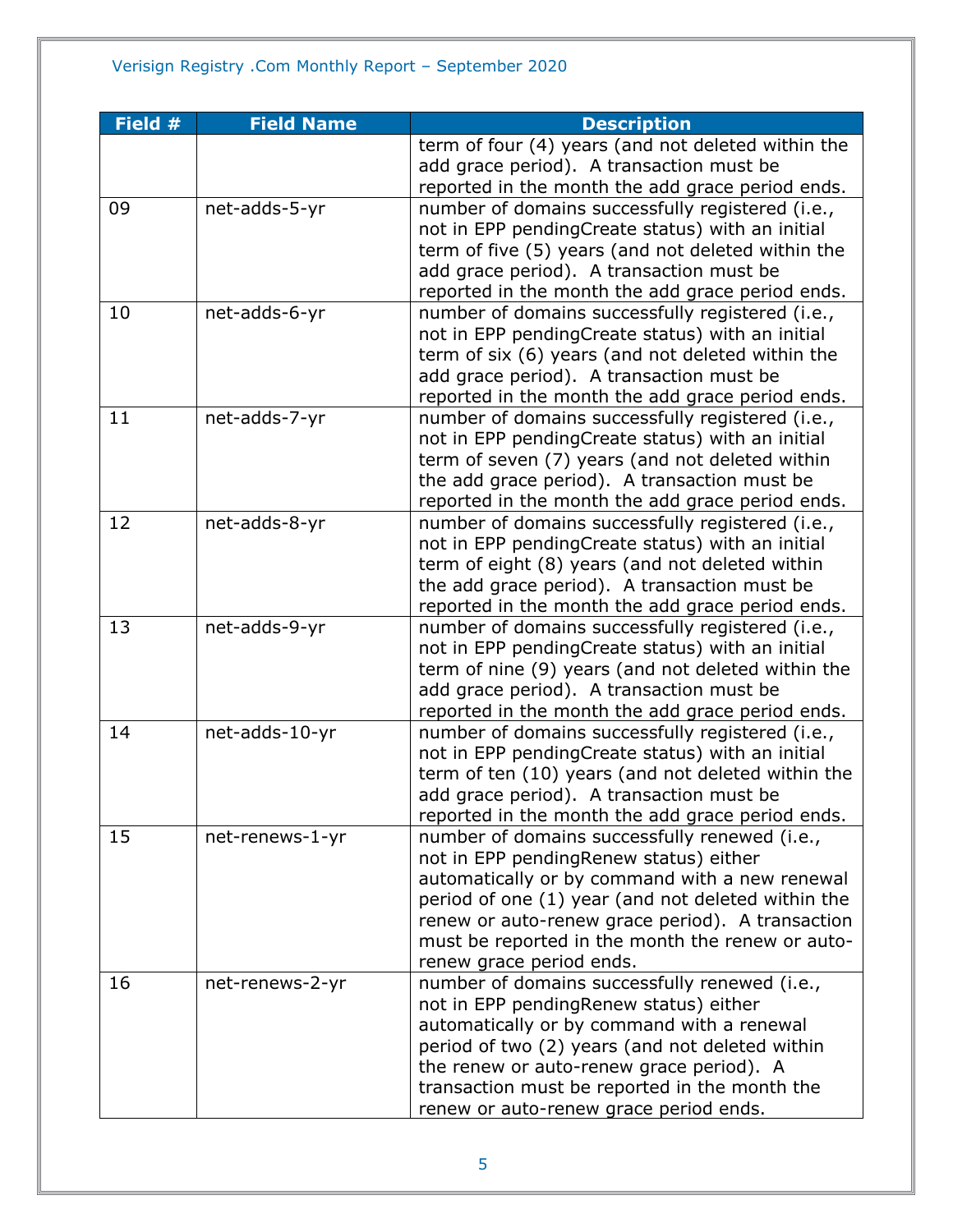| Field # | <b>Field Name</b> | <b>Description</b>                                                                                      |
|---------|-------------------|---------------------------------------------------------------------------------------------------------|
| 17      | net-renews-3-yr   | number of domains successfully renewed (i.e.,                                                           |
|         |                   | not in EPP pendingRenew status) either                                                                  |
|         |                   | automatically or by command with a new renewal                                                          |
|         |                   | period of three (3) years (and not deleted within                                                       |
|         |                   | the renew or auto-renew grace period). A                                                                |
|         |                   | transaction must be reported in the month the                                                           |
|         |                   | renew or auto-renew grace period ends.                                                                  |
| 18      | net-renews-4-yr   | number of domains successfully renewed (i.e.,                                                           |
|         |                   | not in EPP pendingRenew status) either                                                                  |
|         |                   | automatically or by command with a new renewal                                                          |
|         |                   | period of four (4) years (and not deleted within                                                        |
|         |                   | the renew or auto-renew grace period). A                                                                |
|         |                   | transaction must be reported in the month the                                                           |
|         |                   | renew or auto-renew grace period ends.                                                                  |
| 19      | net-renews-5-yr   | number of domains successfully renewed (i.e.,                                                           |
|         |                   | not in EPP pendingRenew status) either                                                                  |
|         |                   | automatically or by command with a new renewal                                                          |
|         |                   | period of five (5) years (and not deleted within                                                        |
|         |                   | the renew or auto-renew grace period). A                                                                |
|         |                   | transaction must be reported in the month the                                                           |
|         |                   | renew or auto-renew grace period ends.                                                                  |
| 20      | net-renews-6-yr   | number of domains successfully renewed (i.e.,                                                           |
|         |                   | not in EPP pendingRenew status) either                                                                  |
|         |                   | automatically or by command with a new renewal                                                          |
|         |                   | period of six (6) years (and not deleted within the<br>renew or auto-renew grace period). A transaction |
|         |                   | must be reported in the month the renew or auto-                                                        |
|         |                   | renew grace period ends.                                                                                |
| 21      | net-renews-7-yr   | number of domains successfully renewed (i.e.,                                                           |
|         |                   | not in EPP pendingRenew status) either                                                                  |
|         |                   | automatically or by command with a new renewal                                                          |
|         |                   | period of seven (7) years (and not deleted within                                                       |
|         |                   | the renew or auto-renew grace period). A                                                                |
|         |                   | transaction must be reported in the month the                                                           |
|         |                   | renew or auto-renew grace period ends.                                                                  |
| 22      | net-renews-8-yr   | number of domains successfully renewed (i.e.,                                                           |
|         |                   | not in EPP pendingRenew status) either                                                                  |
|         |                   | automatically or by command with a new renewal                                                          |
|         |                   | period of eight (8) years (and not deleted within                                                       |
|         |                   | the renew or auto-renew grace period). A                                                                |
|         |                   | transaction must be reported in the month the                                                           |
|         |                   | renew or auto-renew grace period ends.                                                                  |
| 23      | net-renews-9-yr   | number of domains successfully renewed (i.e.,                                                           |
|         |                   | not in EPP pendingRenew status) either                                                                  |
|         |                   | automatically or by command with a new renewal                                                          |
|         |                   | period of nine (9) years (and not deleted within                                                        |
|         |                   | the renew or auto-renew grace period). A                                                                |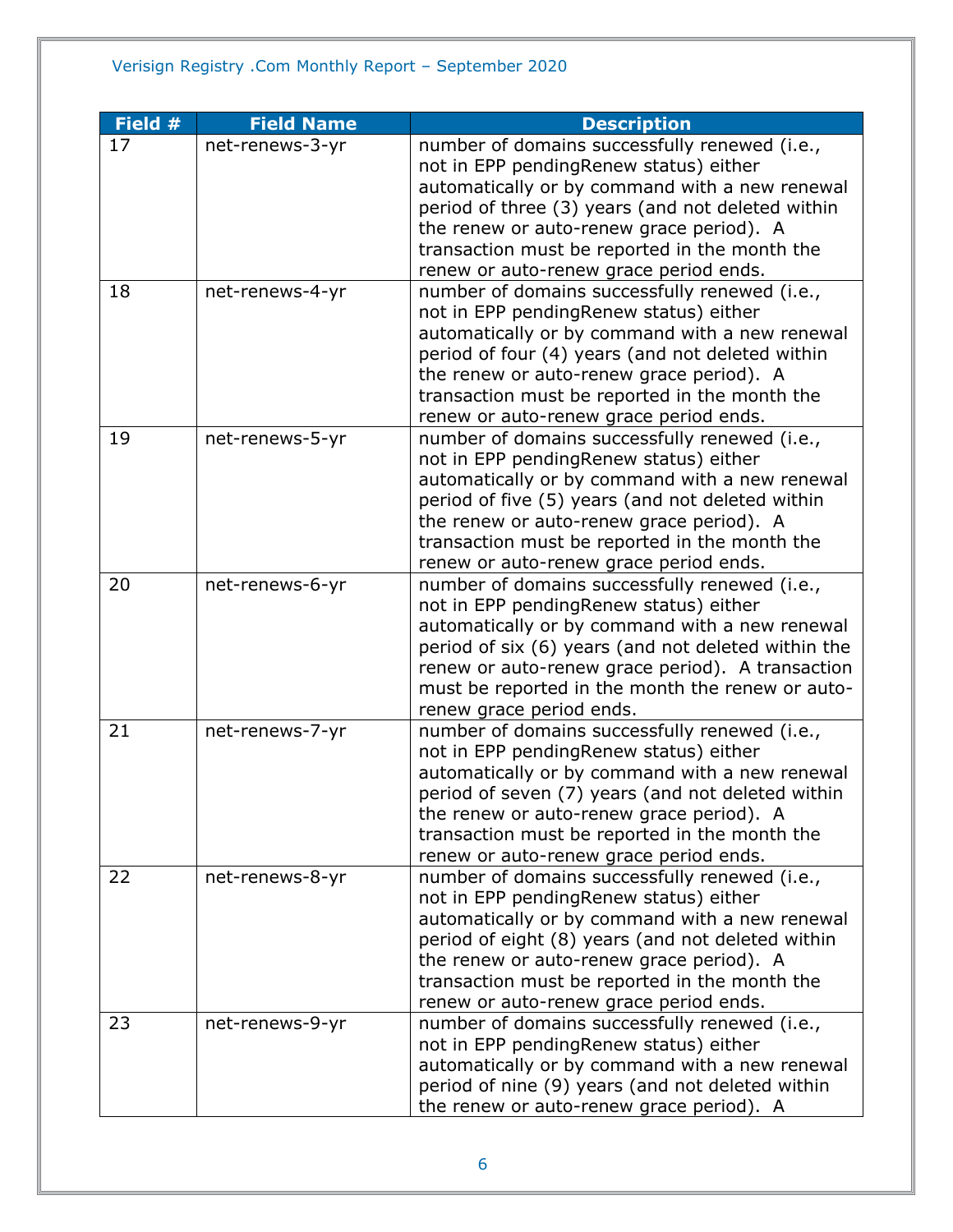| Field # | <b>Field Name</b>      | <b>Description</b>                                  |
|---------|------------------------|-----------------------------------------------------|
|         |                        | transaction must be reported in the month the       |
|         |                        | renew or auto-renew grace period ends.              |
| 24      | net-renews-10-yr       | number of domains successfully renewed (i.e.,       |
|         |                        | not in EPP pendingRenew status) either              |
|         |                        | automatically or by command with a new renewal      |
|         |                        | period of ten (10) years (and not deleted within    |
|         |                        | the renew or auto-renew grace period). A            |
|         |                        | transaction must be reported in the month the       |
|         |                        | renew or auto-renew grace period ends.              |
| 25      | transfer-gaining-      | number of domain transfers initiated by this        |
|         | successful             | registrar that were successfully completed (either  |
|         |                        | explicitly or automatically approved) and not       |
|         |                        | deleted within the transfer grace period. A         |
|         |                        | transaction must be reported in the month the       |
|         |                        | transfer grace period ends.                         |
| 26      | transfer-gaining-      | number of domain transfers initiated by this        |
|         | nacked                 | registrar that were rejected (e.g., EPP transfer    |
|         |                        | op="reject") by the other registrar                 |
| 27      | transfer-losing-       | number of domain transfers initiated by another     |
|         | successful             | registrar that were successfully completed (either  |
|         |                        | explicitly or automatically approved)               |
| 28      | transfer-losing-nacked | number of domain transfers initiated by another     |
|         |                        | registrar that this registrar rejected (e.g., EPP   |
|         |                        | transfer op="reject")                               |
| 29      | transfer-disputed-won  | number of transfer disputes in which this registrar |
|         |                        | prevailed (reported in the month where the          |
|         |                        | determination happened)                             |
| 30      | transfer-disputed-lost | number of transfer disputes this registrar lost     |
|         |                        | (reported in the month where the determination      |
|         |                        | happened)                                           |
| 31      | transfer-disputed-     | number of transfer disputes involving this          |
|         | nodecision             | registrar with a split or no decision (reported in  |
|         |                        | the month where the determination happened)         |
| 32      | deleted-domains-       | domains deleted within the add grace period         |
|         | grace                  | (does not include names deleted while in EPP        |
|         |                        | pendingCreate status). A deletion must be           |
|         |                        | reported in the month the name is purged.           |
| 33      | deleted-domains-       | domains deleted outside the add grace period        |
|         | nograce                | (does not include names deleted while in EPP        |
|         |                        | pendingCreate status). A deletion must be           |
|         |                        | reported in the month the name is purged.           |
| 34      | restored-domains       | domain names restored during reporting period       |
| 35      | restored-noreport      | total number of restored names for which a          |
|         |                        | restore report is required by the registry, but the |
|         |                        | registrar failed to submit it                       |
| 36      | agp-exemption-         | total number of AGP (add grace period)              |
|         | requests               | exemption requests                                  |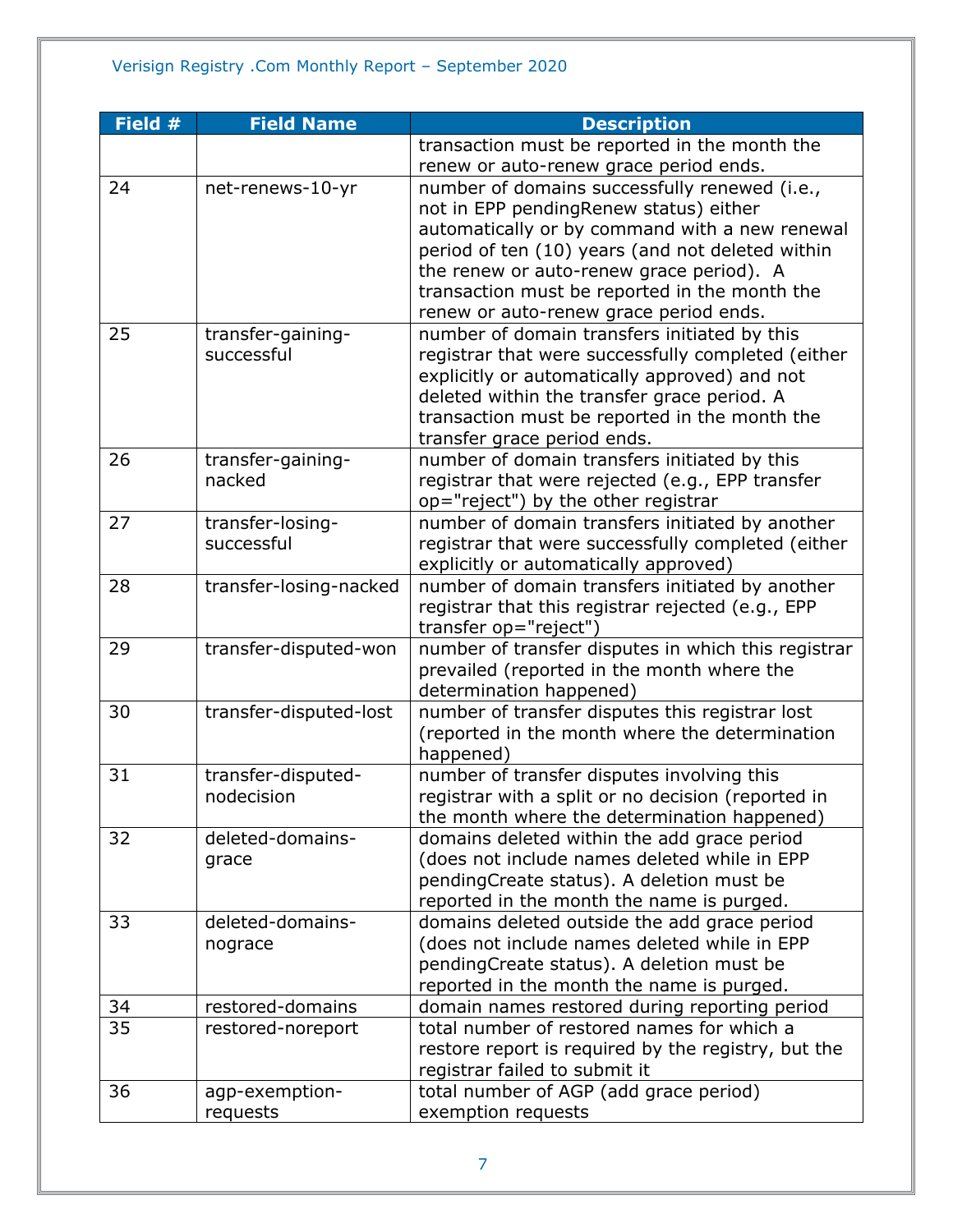| Field # | <b>Field Name</b> | <b>Description</b>                                |
|---------|-------------------|---------------------------------------------------|
| 37      | agp-exemptions-   | total number of AGP (add grace period)            |
|         | granted           | exemption requests granted                        |
| 38      | agp-exempted-     | total number of names affected by granted AGP     |
|         | domains           | (add grace period) exemption requests             |
| 39      | attempted-adds    | number of attempted (both successful and failed)  |
|         |                   | domain name create commands                       |
| 40      | consolidate-      | total number of days added to the expiration date |
|         | transaction-days  | of all domain names via consolidate/sync          |
|         |                   | transactions. The number of days of a             |
|         |                   | consolidate/sync transaction must be reported     |
|         |                   | here in the month the transaction took place.     |
| 41      | consolidate-      | total number of consolidate/sync transactions. A  |
|         | transactions      | transaction must be reported in the month the     |
|         |                   | transaction took place.                           |

# <span id="page-7-0"></span>**3. Registry Functions Activity Report (Appendix 4A, Item 3)**

The table below defines the fields that are included in the .COM Registry Functions Activity Report, which is provided in accordance with Appendix 4A.

| Field # | <b>Field Name</b>             | <b>Description</b>                                                                                                                                                                                                                                                         |
|---------|-------------------------------|----------------------------------------------------------------------------------------------------------------------------------------------------------------------------------------------------------------------------------------------------------------------------|
| 01      | operational-registrars        | number of operational registrars at the end of the<br>reporting period                                                                                                                                                                                                     |
| 02      | zfa-passwords                 | number of active zone file access passwords at<br>the end of the reporting period; "CZDS" may be<br>used instead of the number of active zone file<br>access passwords, if the Centralized Zone Data<br>Service (CZDS) is used to provide the zone file to<br>the end user |
| 03      | whois-43-queries              | number of WHOIS (port-43) queries responded<br>during the reporting period                                                                                                                                                                                                 |
| 04      | web-whois-queries             | number of Web-based Whois queries responded<br>during the reporting period, not including<br>searchable Whois                                                                                                                                                              |
| 05      | searchable-whois-<br>queries  | number of searchable Whois queries responded<br>during the reporting period, if offered                                                                                                                                                                                    |
| 06      | dns-udp-queries-<br>received  | number of DNS queries received over UDP<br>transport during the reporting period                                                                                                                                                                                           |
| 07      | dns-udp-queries-<br>responded | number of DNS queries received over UDP<br>transport that were responded during the<br>reporting period                                                                                                                                                                    |
| 08      | dns-tcp-queries-<br>received  | number of DNS queries received over TCP<br>transport during the reporting period                                                                                                                                                                                           |
| 09      | dns-tcp-queries-<br>responded | number of DNS queries received over TCP<br>transport that were responded during the<br>reporting period                                                                                                                                                                    |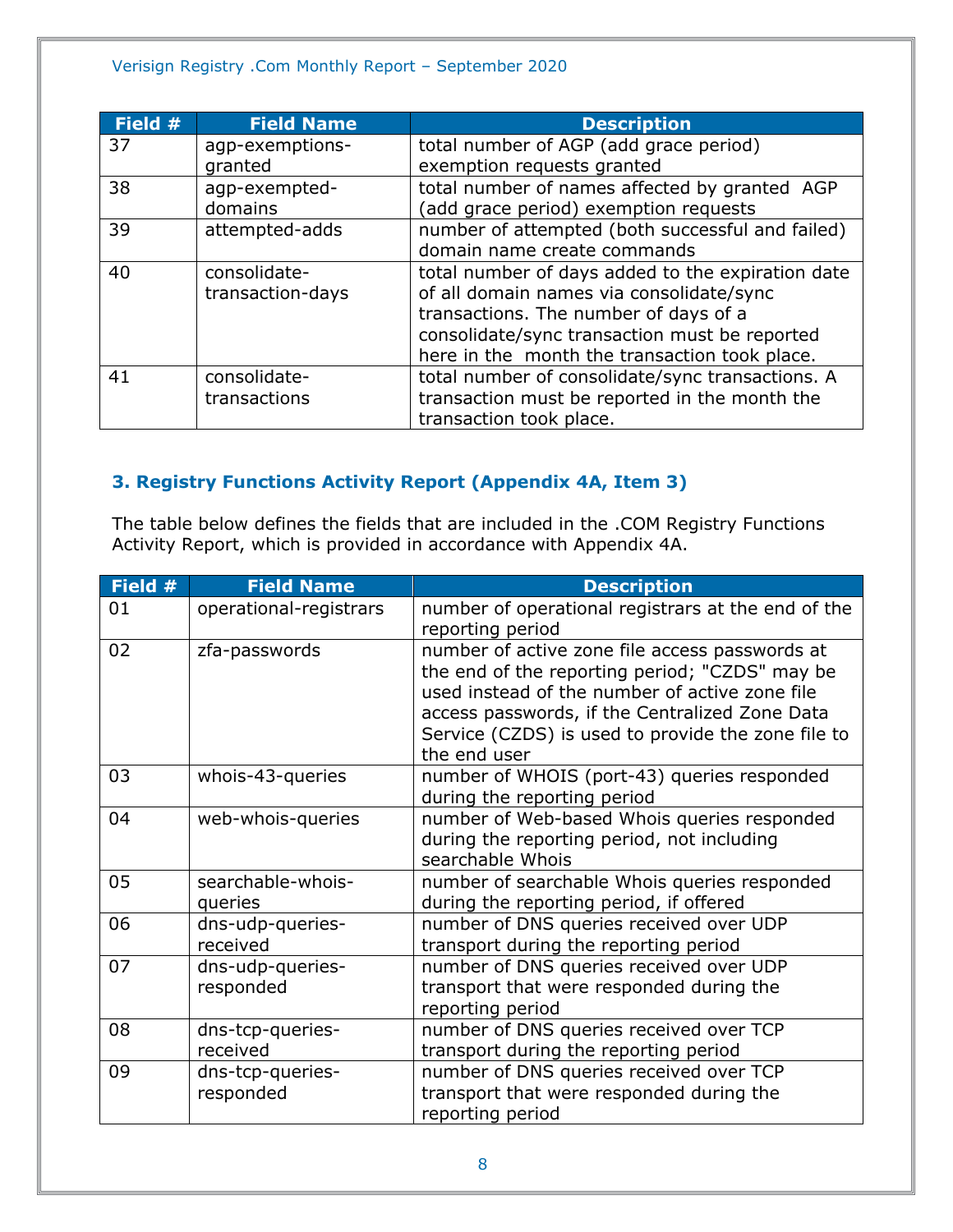| Field # | <b>Field Name</b>       | <b>Description</b>                               |
|---------|-------------------------|--------------------------------------------------|
| 10      | srs-dom-check           | number of SRS (EPP and any other interface)      |
|         |                         | domain name "check" requests responded during    |
|         |                         | the reporting period                             |
| 11      | srs-dom-create          | number of SRS (EPP and any other interface)      |
|         |                         | domain name "create" requests responded during   |
|         |                         | the reporting period                             |
| 12      | srs-dom-delete          | number of SRS (EPP and any other interface)      |
|         |                         | domain name "delete" requests responded during   |
|         |                         | the reporting period                             |
| 13      | srs-dom-info            | number of SRS (EPP and any other interface)      |
|         |                         | domain name "info" requests responded during     |
|         |                         | the reporting period                             |
| 14      | srs-dom-renew           | number of SRS (EPP and any other interface)      |
|         |                         | domain name "renew" requests responded during    |
|         |                         | the reporting period                             |
| 15      | srs-dom-rgp-restore-    | number of SRS (EPP and any other interface)      |
|         | report                  | domain name RGP "restore" requests delivering a  |
|         |                         | restore report responded during the reporting    |
|         |                         | period                                           |
| 16      | srs-dom-rgp-restore-    | number of SRS (EPP and any other interface)      |
|         | request                 | domain name RGP "restore" requests responded     |
|         |                         | during the reporting period                      |
| 17      | srs-dom-transfer-       | number of SRS (EPP and any other interface)      |
|         | approve                 | domain name "transfer" requests to approve       |
|         |                         | transfers responded during the reporting period  |
| 18      | srs-dom-transfer-       | number of SRS (EPP and any other interface)      |
|         | cancel                  | domain name "transfer" requests to cancel        |
|         |                         | transfers responded during the reporting period  |
| 19      | srs-dom-transfer-query  | number of SRS (EPP and any other interface)      |
|         |                         | domain name "transfer" requests to query about   |
|         |                         | a transfer responded during the reporting period |
| 20      | srs-dom-transfer-reject | number of SRS (EPP and any other interface)      |
|         |                         | domain name "transfer" requests to reject        |
|         |                         | transfers responded during the reporting period  |
| 21      | srs-dom-transfer-       | number of SRS (EPP and any other interface)      |
|         | request                 | domain name "transfer" requests to request       |
|         |                         | transfers responded during the reporting period  |
| 22      | srs-dom-update          | number of SRS (EPP and any other interface)      |
|         |                         | domain name "update" requests (not including     |
|         |                         | RGP restore requests) responded during the       |
|         |                         | reporting period                                 |
| 23      | srs-host-check          | number of SRS (EPP and any other interface)      |
|         |                         | host "check" requests responded during the       |
|         |                         | reporting period                                 |
| 24      | srs-host-create         | number of SRS (EPP and any other interface)      |
|         |                         | host "create" requests responded during the      |
|         |                         | reporting period                                 |